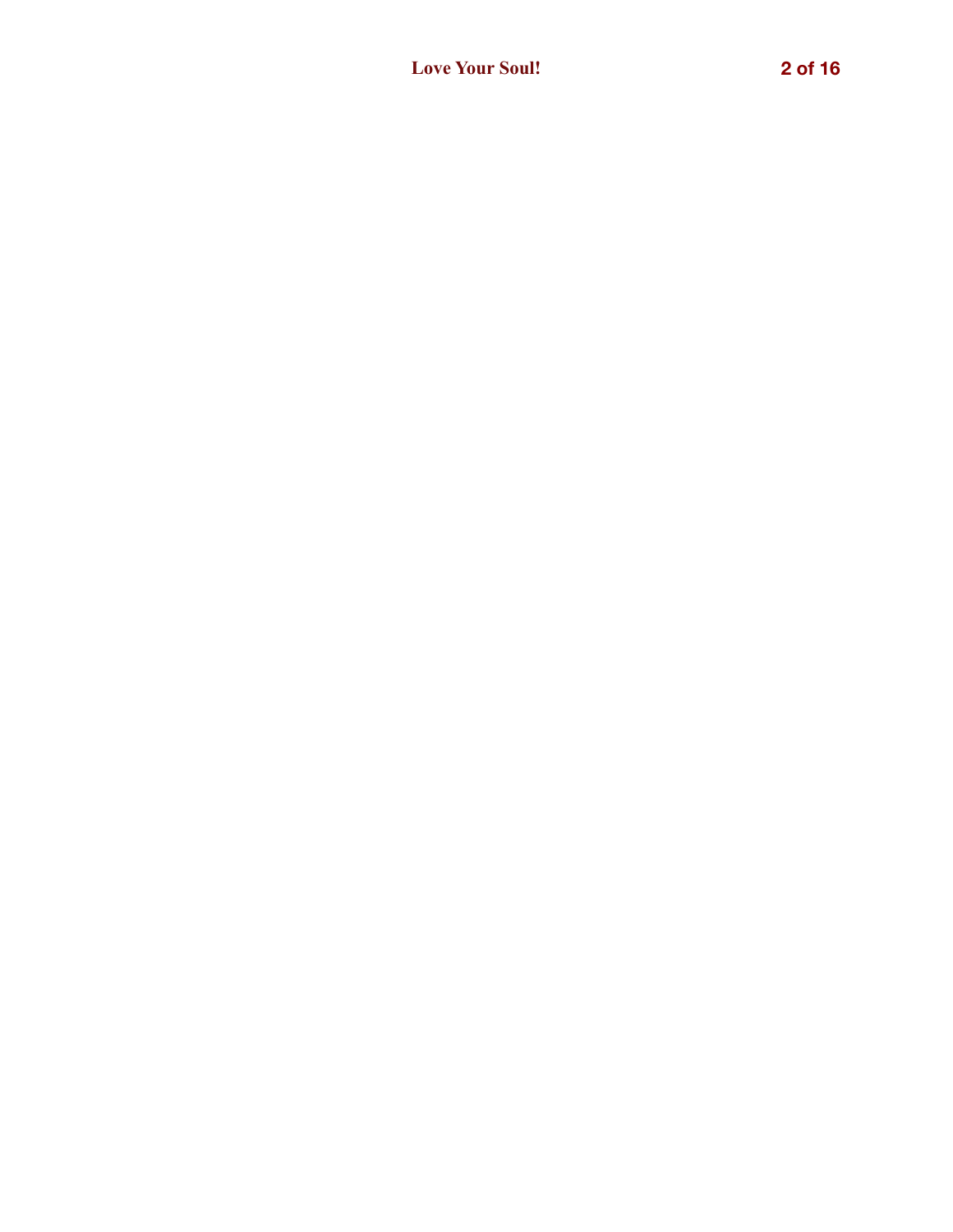## **Love Your Soul! 3 of 16**

The words of King Solomon in Proverbs 19:8 are powerful: "He that getteth wisdom loveth his own soul: he that keepeth understanding shall find good." Our parents teach us from an early age how to love them, ourselves and others, but what about our soul? The soul is eternal. The body dies, but the real you lives forever. We spend so much time taking care of our bodies and improving our minds and relationships with others, but shouldn't be learn how to care for our eternal soul?

King Solomon was one of the wisest people who ever lived. The Bible tells us: "And all Israel heard of the judgment which the king had judged; and they feared the king: for they saw that the wisdom of God was in him, to do judgment … And God gave Solomon wisdom and understanding exceeding much, and largeness of heart, even as the sand that is on the sea shore … And Solomon's wisdom excelled the wisdom of all the children of the east country, and all the wisdom of Egypt … And there came of all people to hear the wisdom of Solomon, from all kings of the earth, which had heard of his wisdom." 1 Kings 3:28; 4:29, 30, 34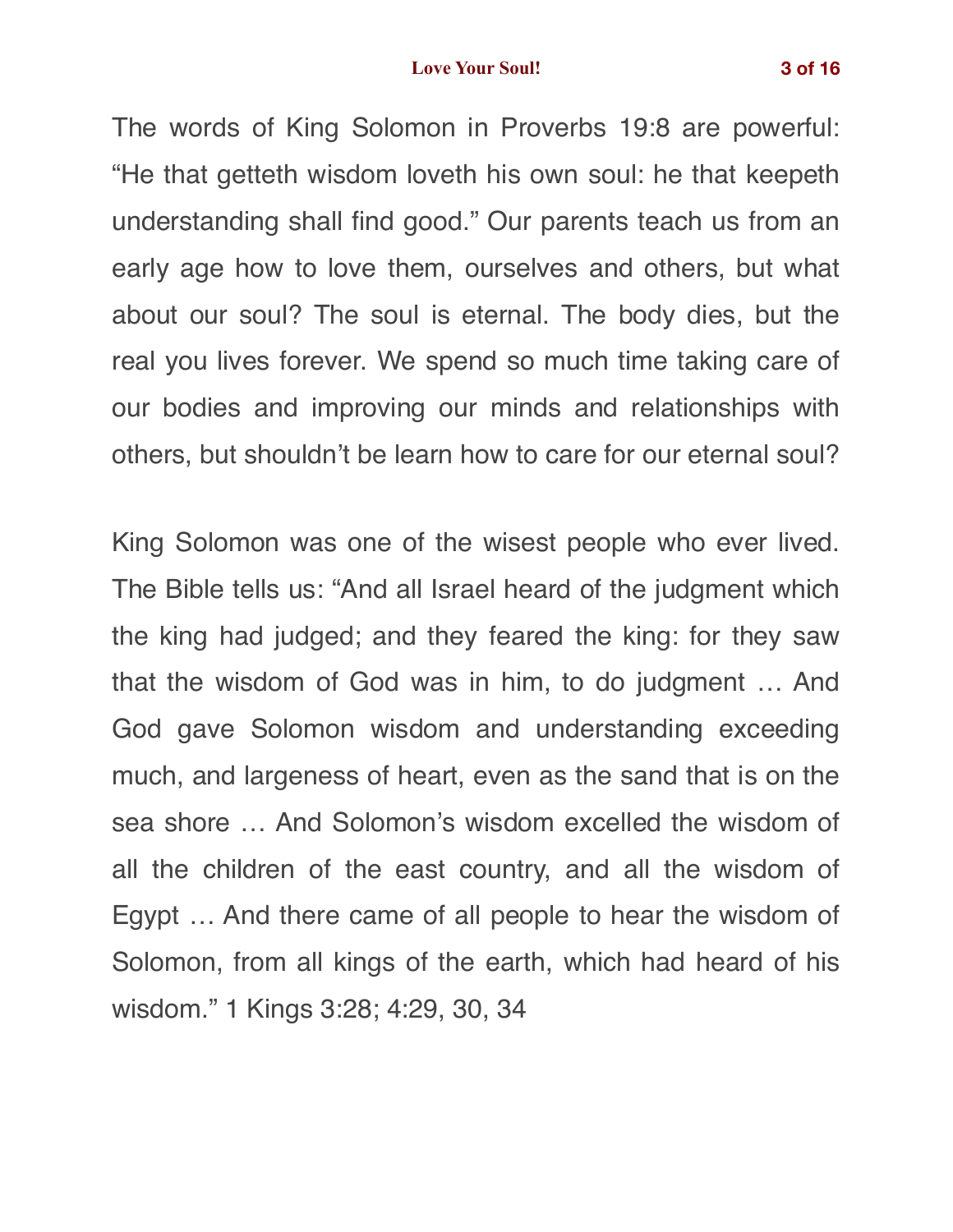Solomon had a wise father. King David was not perfect, but he was wise. David loved God and wanted to do God's will. David loved his son and wanted him to be wise. Solomon learned so much about wisdom from his father and from God. Solomon made the correct choice in his early years: to get wisdom.

*Give me now wisdom and knowledge, that I may go out and come in before this people: for who can judge this thy people, that is so great? And God said to Solomon, Because this was in thine heart, and thou hast not asked riches, wealth, or honour, nor the life of thine enemies, neither yet hast asked long life; but hast asked wisdom and knowledge for thyself, that thou mayest judge my people, over whom I have made thee king. Wisdom and knowledge is granted unto thee; and I will give thee riches, and wealth, and honour, such as none of the kings have had that have been before thee, neither shall there any after thee have the like. 2 Chronicles 1:10-12*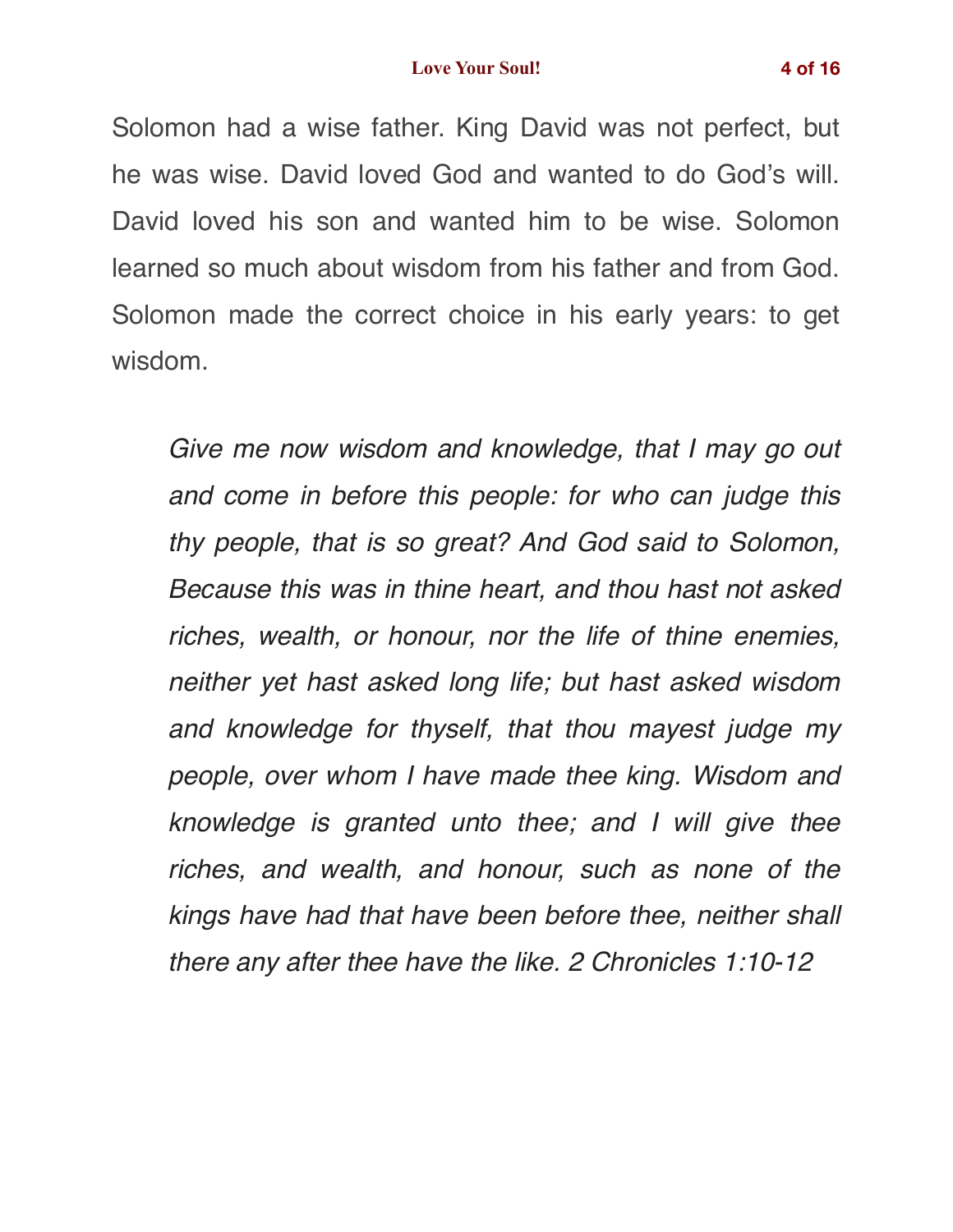Solomon received tremendous wisdom from God and was known around the world for it: "And when the queen of Sheba had seen all Solomon's wisdom, and the house that he had built … And she said to the king, It was a true report that I heard in mine own land of thy acts and of thy wisdom. Howbeit I believed not the words, until I came, and mine eyes had seen it: and, behold, the half was not told me: thy wisdom and prosperity exceedeth the fame which I heard. Happy are thy men, happy are these thy servants, which stand continually before thee, and that hear thy wisdom … So king Solomon exceeded all the kings of the earth for riches and for wisdom. And all the earth sought to Solomon, to hear his wisdom, which God had put in his heart." 1 Kings 10:4, 6, 7, 8, 23, 24

How can we receive God's wisdom into our souls? How might God use us to be a light to the world of His Love and Knowledge? Let's turn to His Word and learn.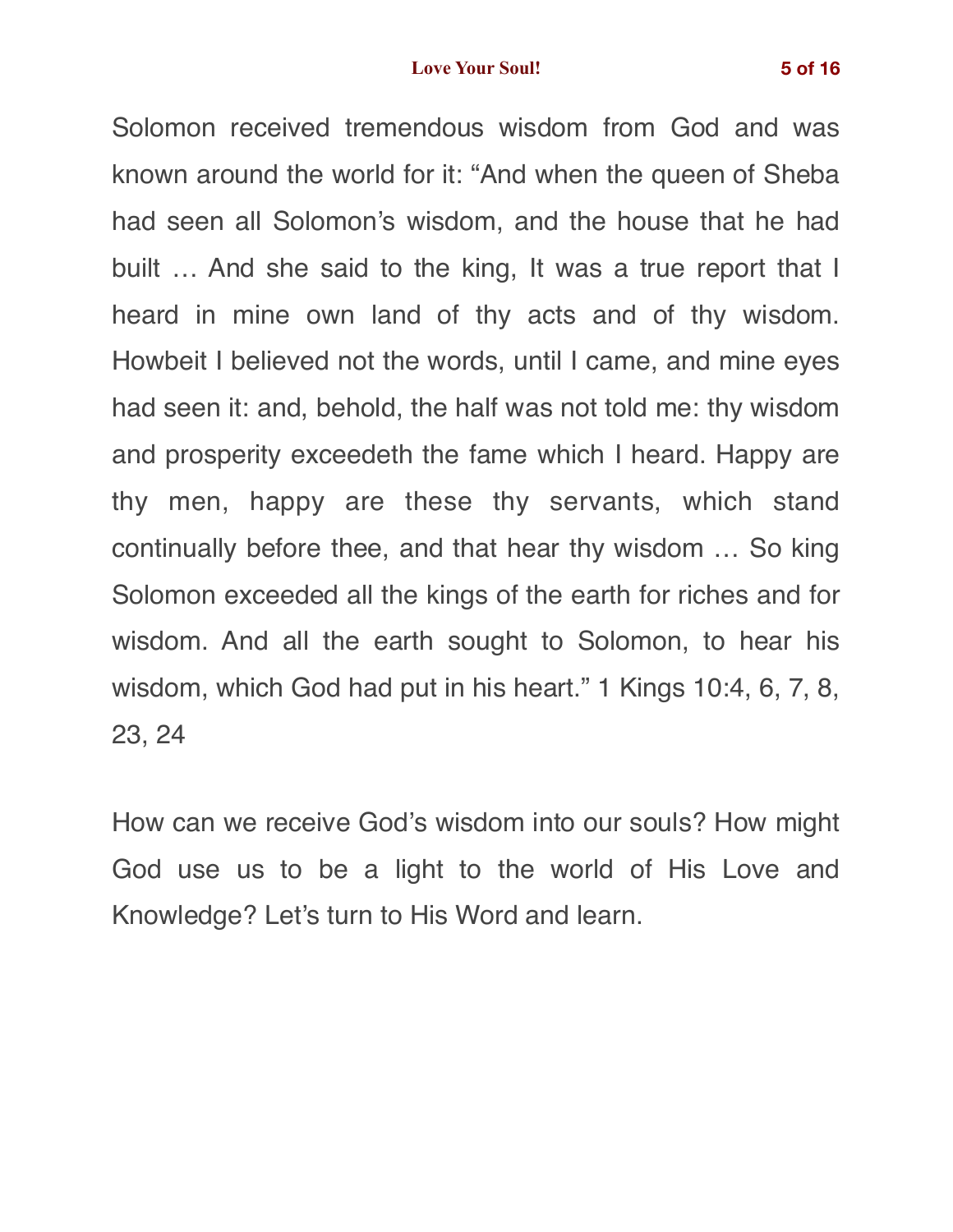We begin by taking Proverbs 19:8 in context. Solomon learned much about caring for his soul from his father, King David. So, let's first see what David knew about wisdom and what he would have passed along to his son. Then, let's see what Solomon knew about wisdom and what he would have passed along to his son prior to his writing the words of Proverbs 19:8. What we learn is good for us and for our children and their children.

First, what David knew about wisdom. Notice how instruction, knowledge, wisdom and understanding are often placed together.

*The law of the LORD is perfect, converting the soul: the testimony of the LORD is sure, making wise the simple. Psalms 19:7*

*The mouth of the righteous speaketh wisdom, and his tongue talketh of judgment. Psalms 37:30*

*My mouth shall speak of wisdom; and the meditation of my heart shall be of understanding. Psalms 49:3*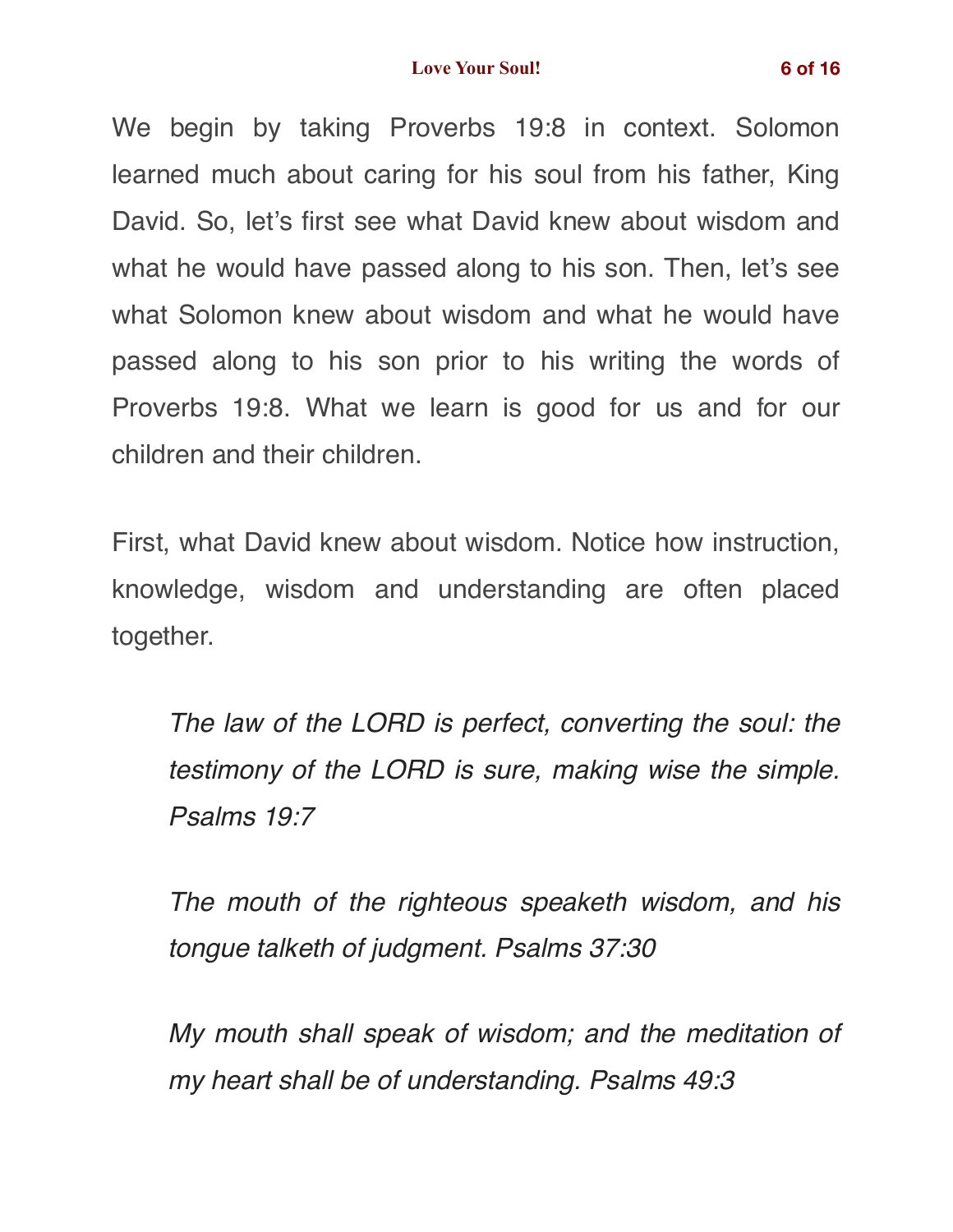*Behold, thou desirest truth in the inward parts: and in the hidden part thou shalt make me to know wisdom. Psalms 51:6*

*So teach us to number our days, that we may apply our hearts unto wisdom. Psalms 90:12*

*Whoso is wise, and will observe these things, even they shall understand the lovingkindness of the LORD. Psalms 107:43*

*The fear of the LORD is the beginning of wisdom: a good understanding have all they that do his commandments: his praise endureth for ever. Psalms 111:10*

*Thou through thy commandments hast made me wiser than mine enemies: for they are ever with me. Psalms 119:98*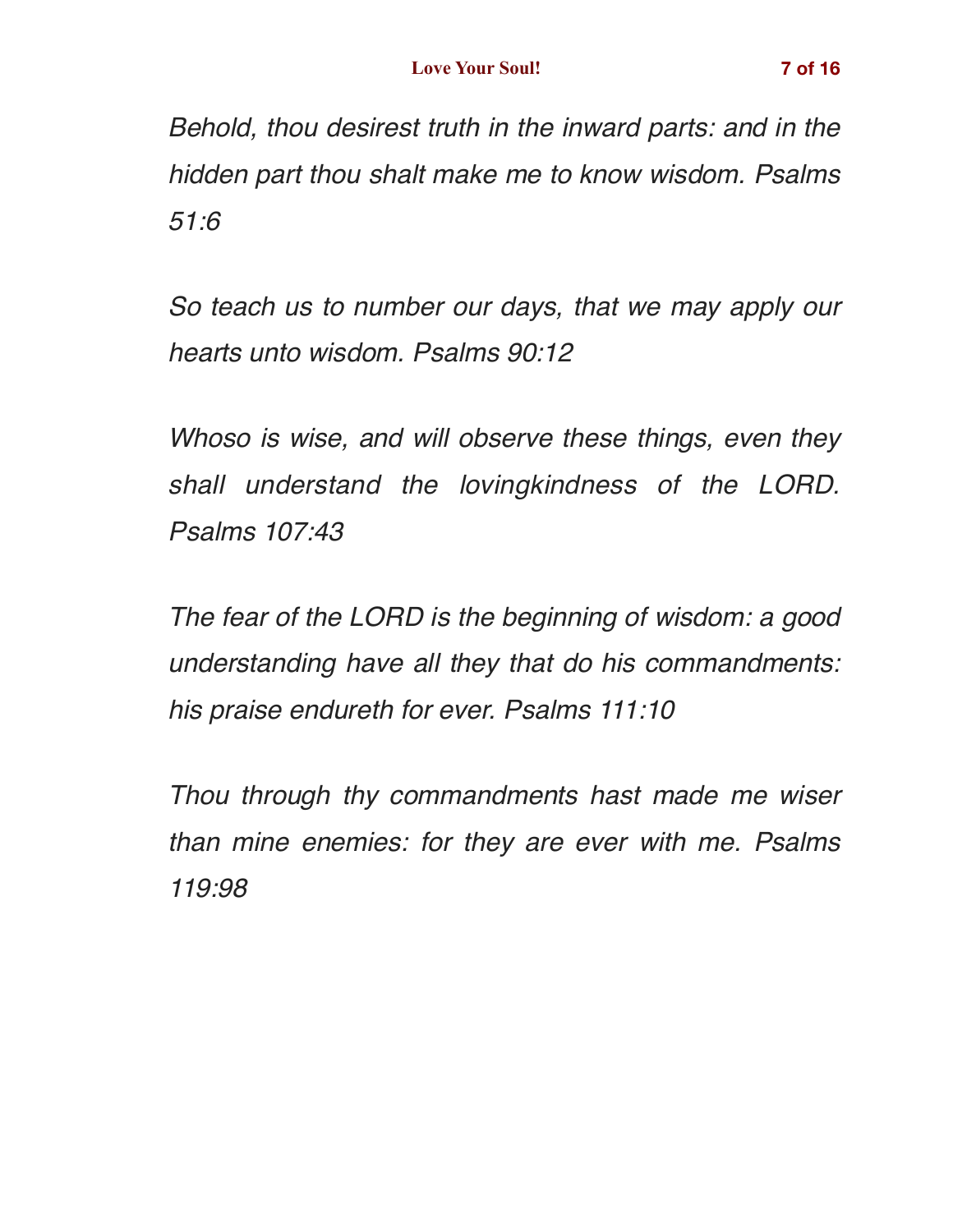Now, what Solomon knew about wisdom and what he would have taught his children.

*To know wisdom and instruction; to perceive the words of understanding … To receive the instruction of wisdom, justice, and judgment, and equity … A wise man will hear, and will increase learning; and a man of understanding shall attain unto wise counsels: To understand a proverb, and the interpretation; the words of the wise, and their dark sayings. The fear of the LORD is the beginning of knowledge: but fools despise wisdom and instruction … Wisdom crieth without; she uttereth her voice in the streets. Proverbs 1:2, 3, 5, 6, 7, 20*

*So that thou incline thine ear unto wisdom, and apply thine heart to understanding … For the LORD giveth wisdom: out of his mouth cometh knowledge and understanding … He layeth up sound wisdom for the righteous: he is a buckler to them that walk uprightly … When wisdom entereth into thine heart, and knowledge is pleasant unto thy soul. Proverbs 2:2, 6, 7, 10*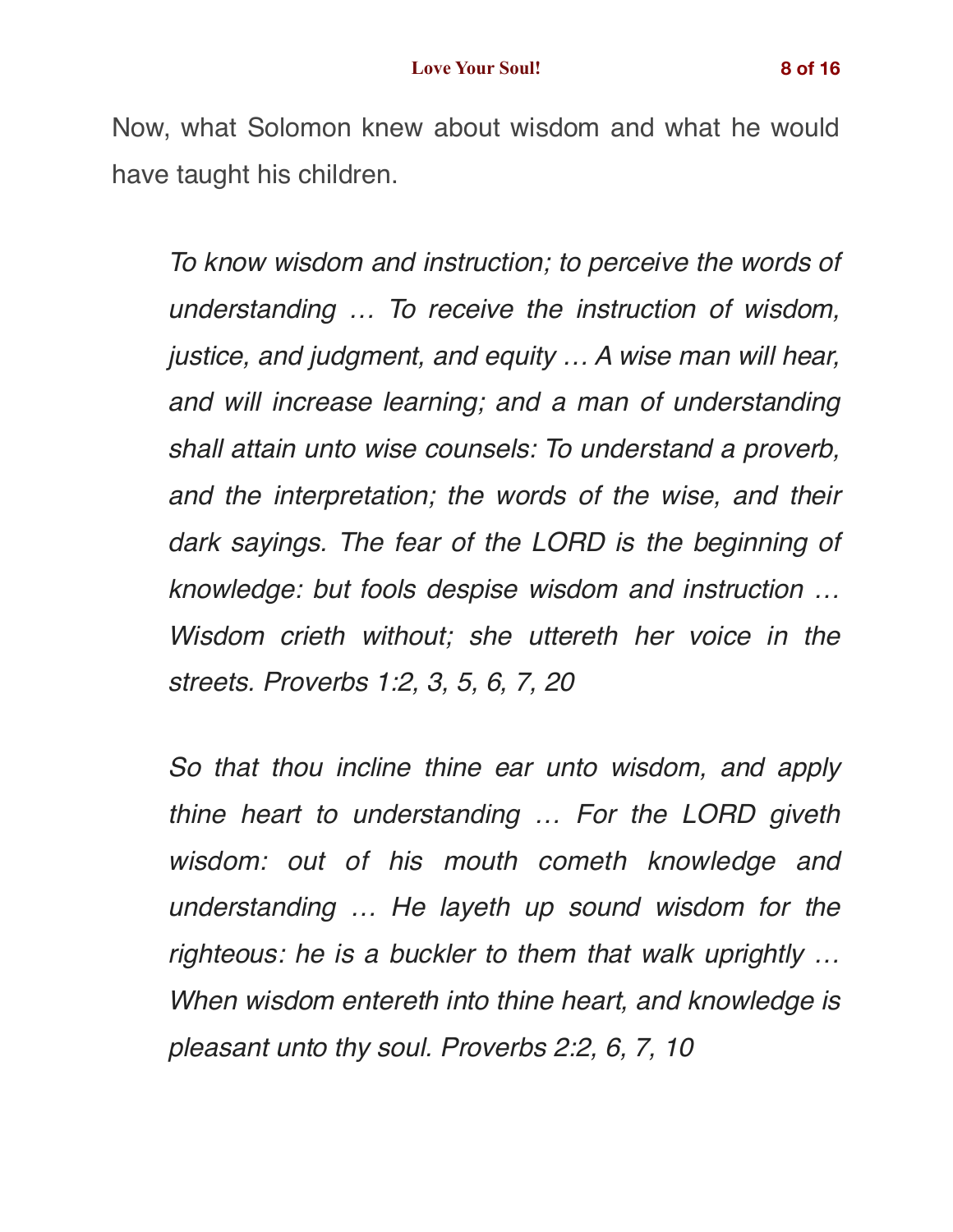*Be not wise in thine own eyes: fear the LORD, and depart from evil … Happy is the man that findeth wisdom, and the man that getteth understanding … The LORD by wisdom hath founded the earth; by understanding hath he established the heavens … My son, let not them depart from thine eyes: keep sound wisdom and discretion … The wise shall inherit glory: but shame shall be the promotion of fools. Proverbs 3:7, 13, 19, 21, 35*

*Get wisdom, get understanding: forget it not; neither decline from the words of my mouth … Wisdom is the principal thing; therefore get wisdom: and with all thy getting get understanding … I have taught thee in the way of wisdom; I have led thee in right paths. Proverbs 4:5,7,11*

*My son, attend unto my wisdom, and bow thine ear to my understanding. Proverbs 5:1*

*Say unto wisdom, Thou art my sister; and call understanding thy kinswoman. Proverbs 7:4*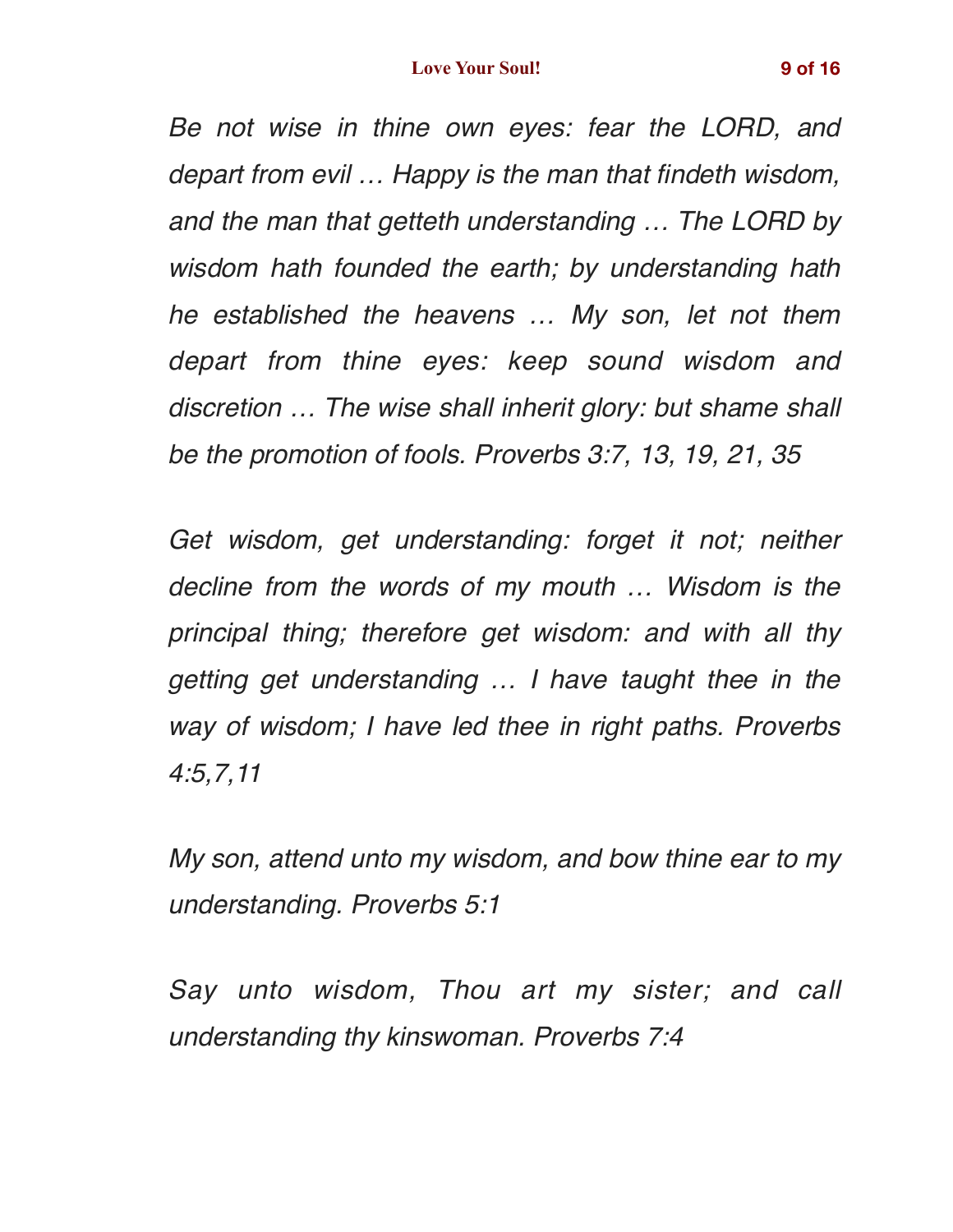*Doth not wisdom cry? and understanding put forth her voice? … O ye simple, understand wisdom: and, ye fools, be ye of an understanding heart … For wisdom is better than rubies; and all the things that may be desired are not to be compared to it … I wisdom dwell with prudence, and find out knowledge of witty inventions … Counsel is mine, and sound wisdom: I am understanding; I have strength … Hear instruction, and be wise, and refuse it not. Proverbs 8:1, 5, 11, 12, 14, 33*

*Wisdom hath builded her house, she hath hewn out her seven pillars … Reprove not a scorner, lest he hate thee: rebuke a wise man, and he will love thee. Give instruction to a wise man, and he will be yet wiser: teach a just man, and he will increase in learning. The fear of the LORD is the beginning of wisdom: and the knowledge of the holy is understanding … If thou be wise, thou shalt be wise for thyself: but if thou scornest, thou alone shalt bear it. Proverbs 9:1, 8, 9, 10, 12*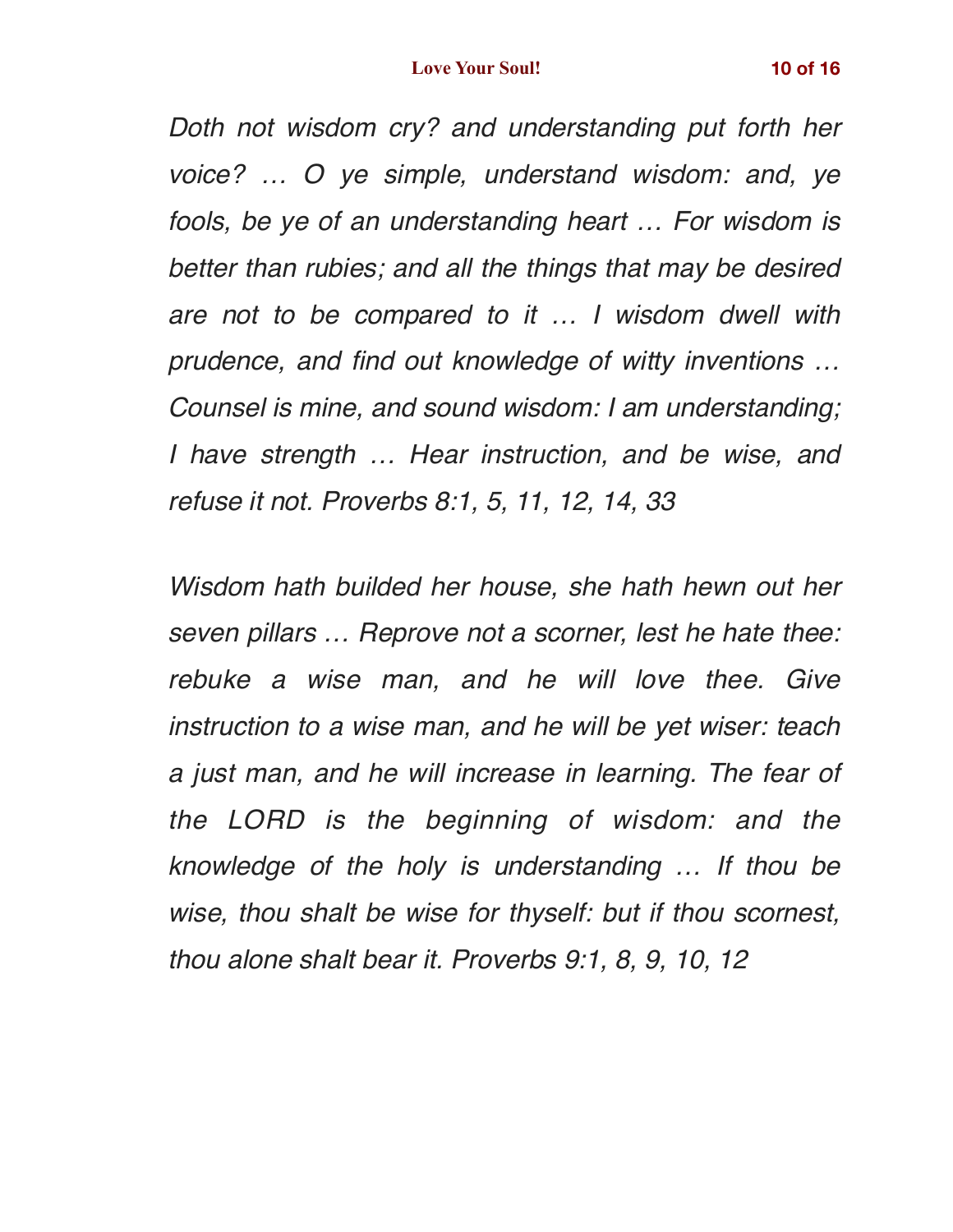*The proverbs of Solomon. A wise son maketh a glad father: but a foolish son is the heaviness of his mother … He that gathereth in summer is a wise son: but he that sleepeth in harvest is a son that causeth shame … The wise in heart will receive commandments: but a prating fool shall fall … In the lips of him that hath understanding wisdom is found: but a rod is for the back of him that is void of understanding. Wise men lay up knowledge: but the mouth of the foolish is near destruction … In the multitude of words there wanteth not sin: but he that refraineth his lips is wise … The lips of the righteous feed many: but fools die for want of wisdom … It is as sport to a fool to do mischief: but a man of understanding hath wisdom … The mouth of the just bringeth forth wisdom: but the froward tongue shall be cut out. Proverbs 10:1, 5, 8, 13, 14, 19, 21, 23, 31*

*When pride cometh, then cometh shame: but with the lowly is wisdom … He that is void of wisdom despiseth his neighbour: but a man of understanding holdeth his peace … He that troubleth his own house shall inherit the wind: and the fool shall be servant to the wise of heart.*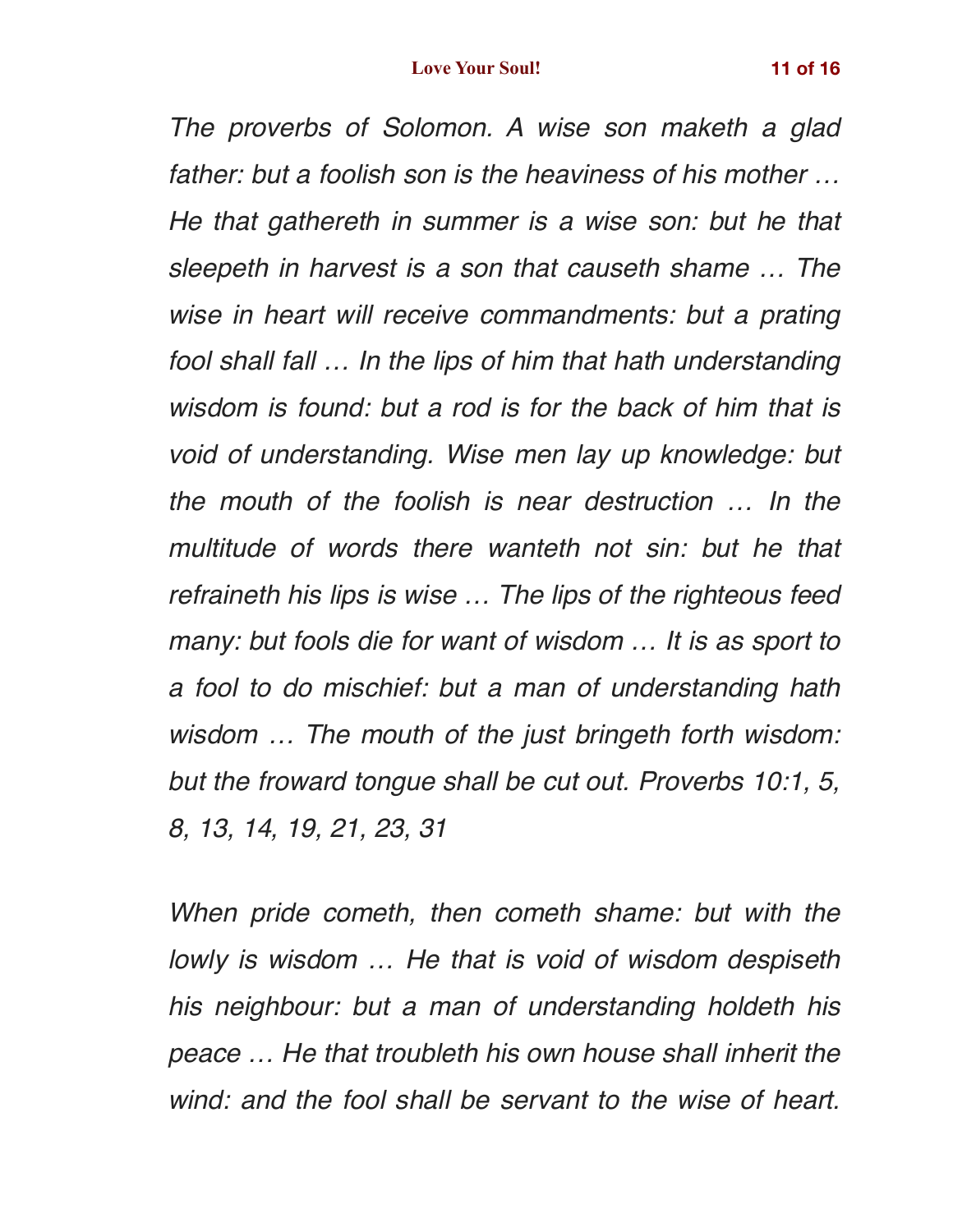*The fruit of the righteous is a tree of life; and he that winneth souls is wise. Proverbs 11:2, 12, 29, 30*

*The way of a fool is right in his own eyes: but he that hearkeneth unto counsel is wise … There is that speaketh like the piercings of a sword: but the tongue of the wise is health. Proverbs 12:15, 18*

*A wise son heareth his father's instruction: but a scorner heareth not rebuke … The law of the wise is a fountain of life, to depart from the snares of death … He that walketh with wise men shall be wise: but a companion of fools shall be destroyed. Proverbs 13:1, 14, 20*

*Every wise woman buildeth her house: but the foolish plucketh it down with her hands … In the mouth of the foolish is a rod of pride: but the lips of the wise shall preserve them … A scorner seeketh wisdom, and findeth it not: but knowledge is easy unto him that understandeth … The wisdom of the prudent is to understand his way: but the folly of fools is deceit … A wise man feareth, and departeth from evil: but the fool rageth, and is confident*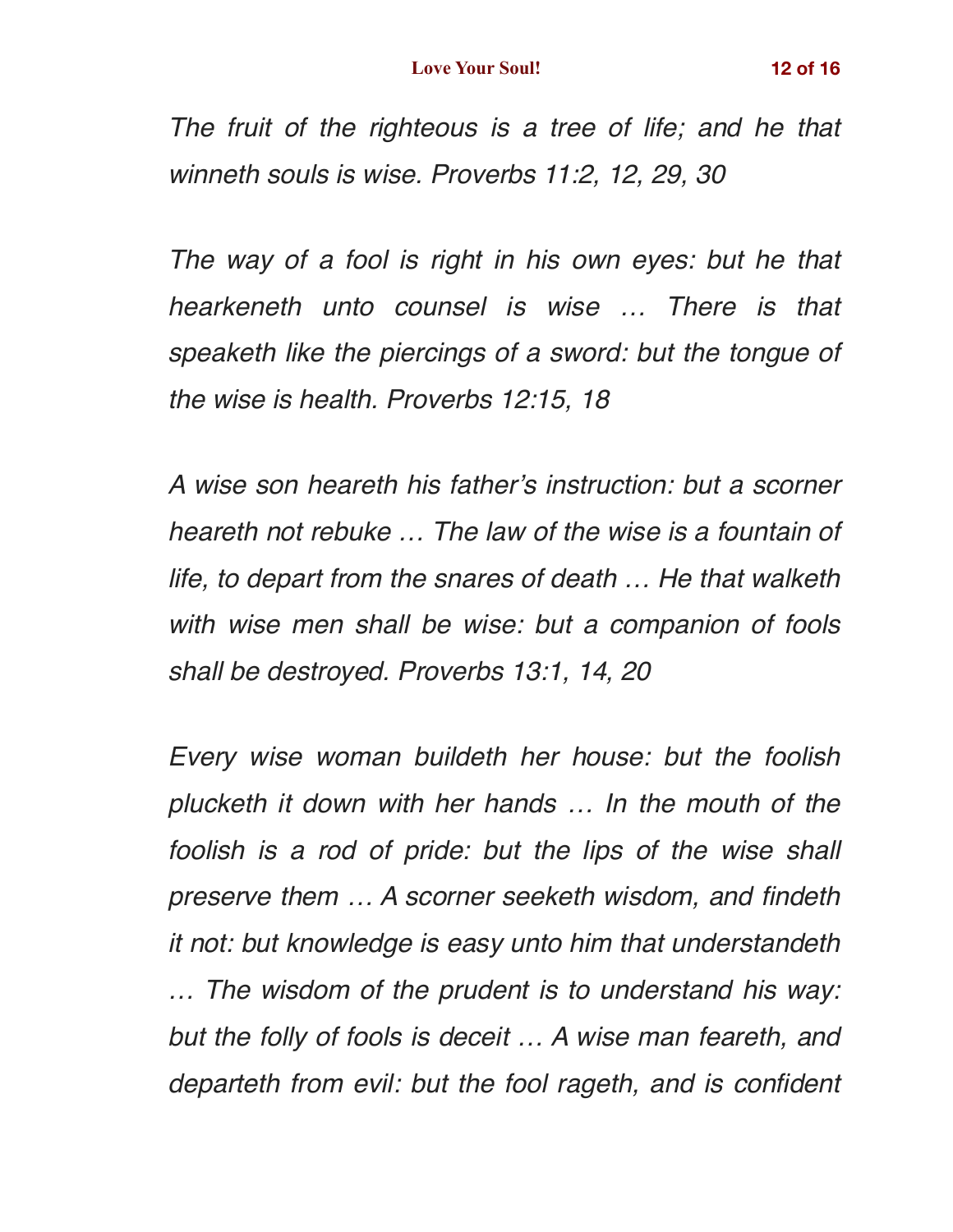*… The crown of the wise is their riches: but the foolishness of fools is folly … Wisdom resteth in the heart of him that hath understanding: but that which is in the midst of fools is made known … The king's favour is toward a wise servant: but his wrath is against him that causeth shame. Proverbs 14:1, 3, 6, 8, 16, 24, 33, 35*

*The tongue of the wise useth knowledge aright: but the mouth of fools poureth out foolishness … The lips of the wise disperse knowledge: but the heart of the foolish doeth not so … A scorner loveth not one that reproveth him: neither will he go unto the wise … A wise son maketh a glad father: but a foolish man despiseth his mother. Folly is joy to him that is destitute of wisdom: but a man of understanding walketh uprightly … The ear that heareth the reproof of life abideth among the wise … The fear of the LORD is the instruction of wisdom; and before honour is humility. Proverbs 15:21, 33*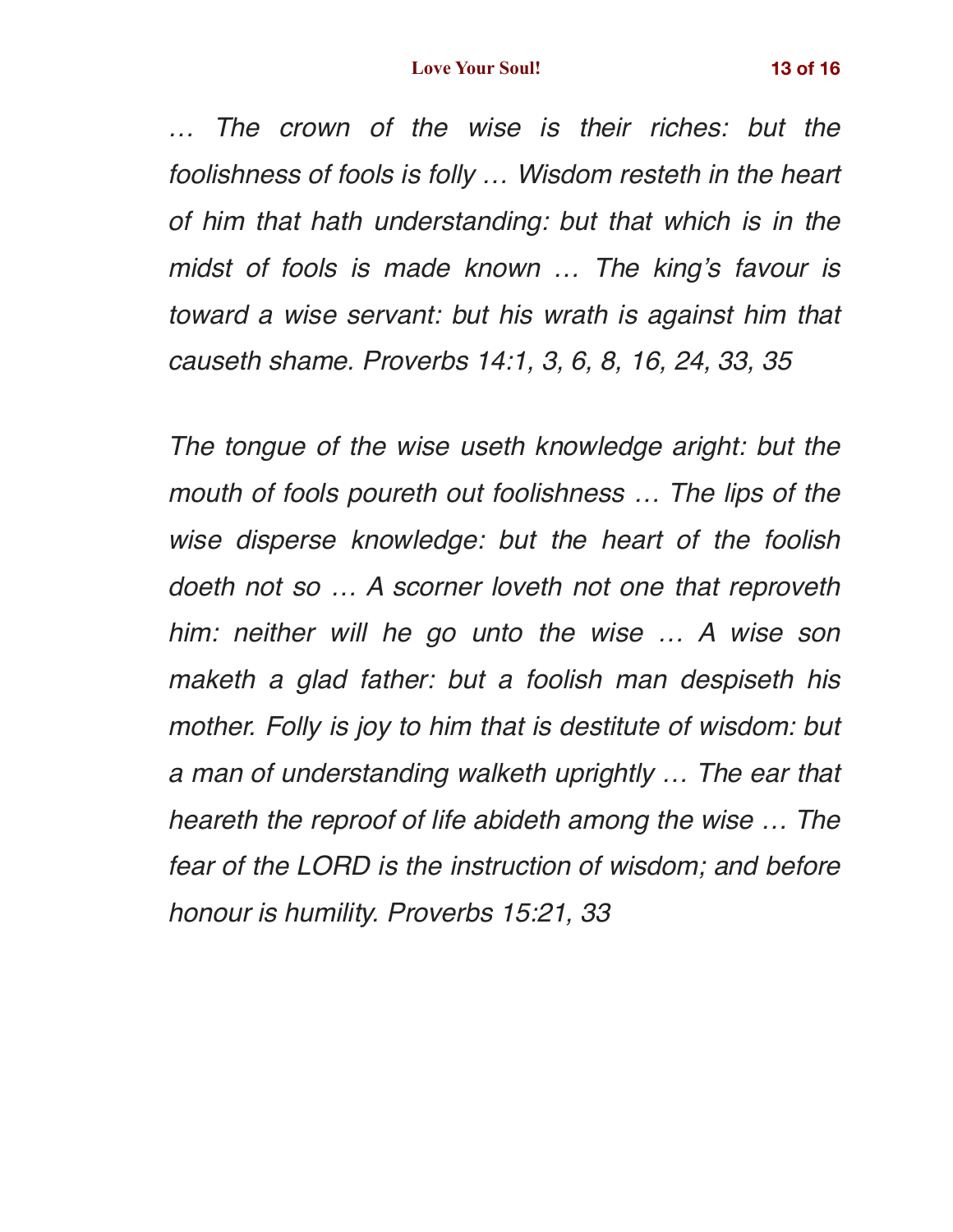*The wrath of a king is as messengers of death: but a wise man will pacify it … How much better is it to get wisdom than gold! and to get understanding rather to be chosen than silver! … He that handleth a matter wisely shall find good: and whoso trusteth in the LORD, happy is he. The wise in heart shall be called prudent: and the sweetness of the lips increaseth learning … The heart of the wise teacheth his mouth, and addeth learning to his lips. Proverbs 16:14, 16, 20, 21, 23*

*A wise servant shall have rule over a son that causeth shame, and shall have part of the inheritance among the brethren … A reproof entereth more into a wise man than an hundred stripes into a fool.Wherefore is there a price in the hand of a fool to get wisdom, seeing he hath no heart to it? … Wisdom is before him that hath understanding; but the eyes of a fool are in the ends of the earth … Even a fool, when he holdeth his peace, is counted wise: and he that shutteth his lips is esteemed a man of understanding. Proverbs 17:2, 10, 16, 24, 28*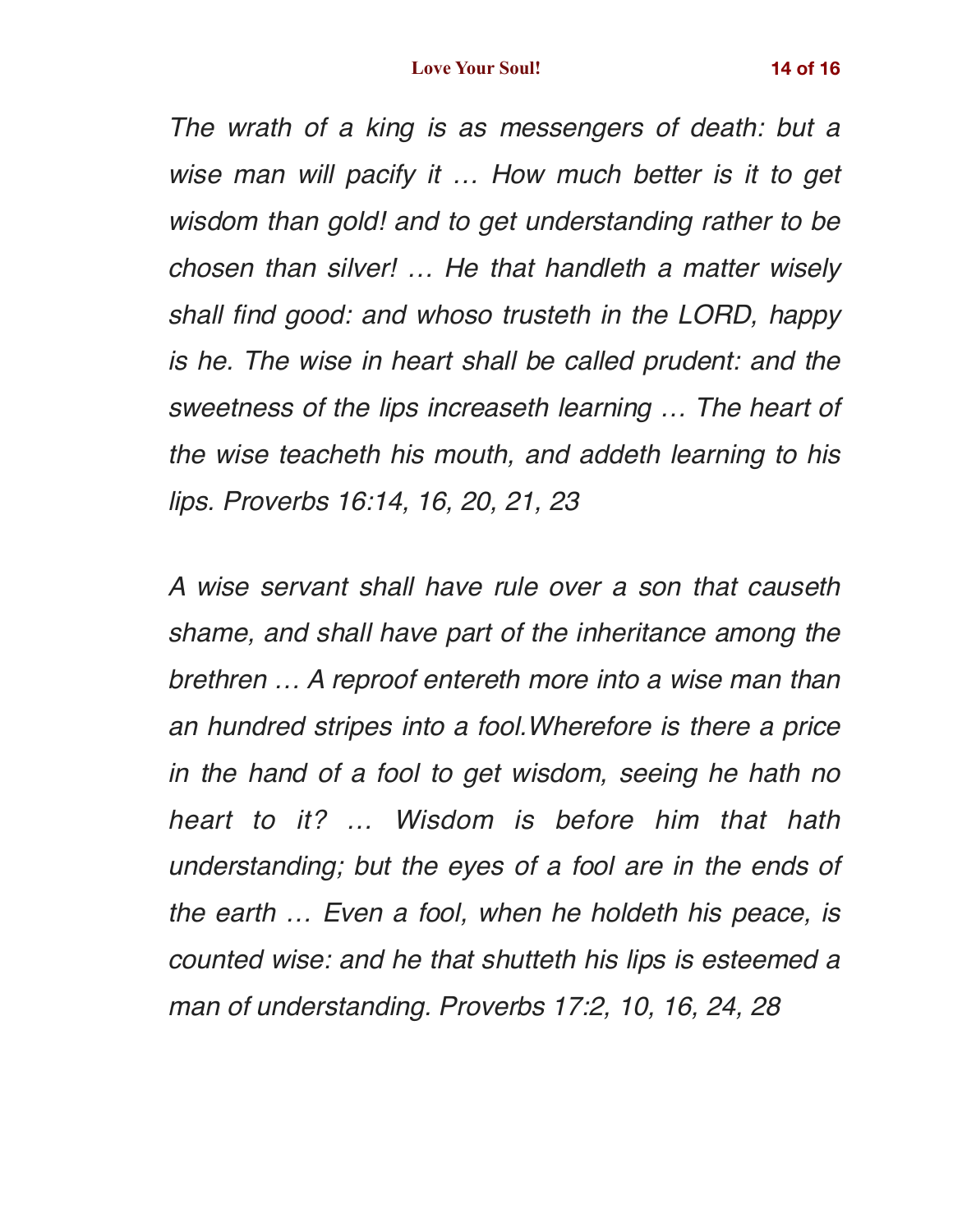*Through desire a man, having separated himself, seeketh and intermeddleth with all wisdom … The words of a man's mouth are as deep waters, and the wellspring of wisdom as a flowing brook … The heart of the prudent getteth knowledge; and the ear of the wise seeketh knowledge. Proverbs 18:1, 4, 15*

*He that getteth wisdom loveth his own soul: he that keepeth understanding shall find good … Hear counsel, and receive instruction, that thou mayest be wise in thy latter end. Proverbs 19:8, 20*

Now, let's place this in context of something very dear to our hearts: teaching martial arts in a Christian atmosphere. Instructing children and young people to defend themselves is a wonderful thing. It is a great opportunity to improve the bodies and minds of hundreds, even thousands of people. We teach our students the art of self defense. We teach them how to defend themselves and others who are innocent. It is a wonderful reward knowing they can do that effectively while they are on earth. But is that the best thing? Is there something even better? Yes! By far the greatest reward in life